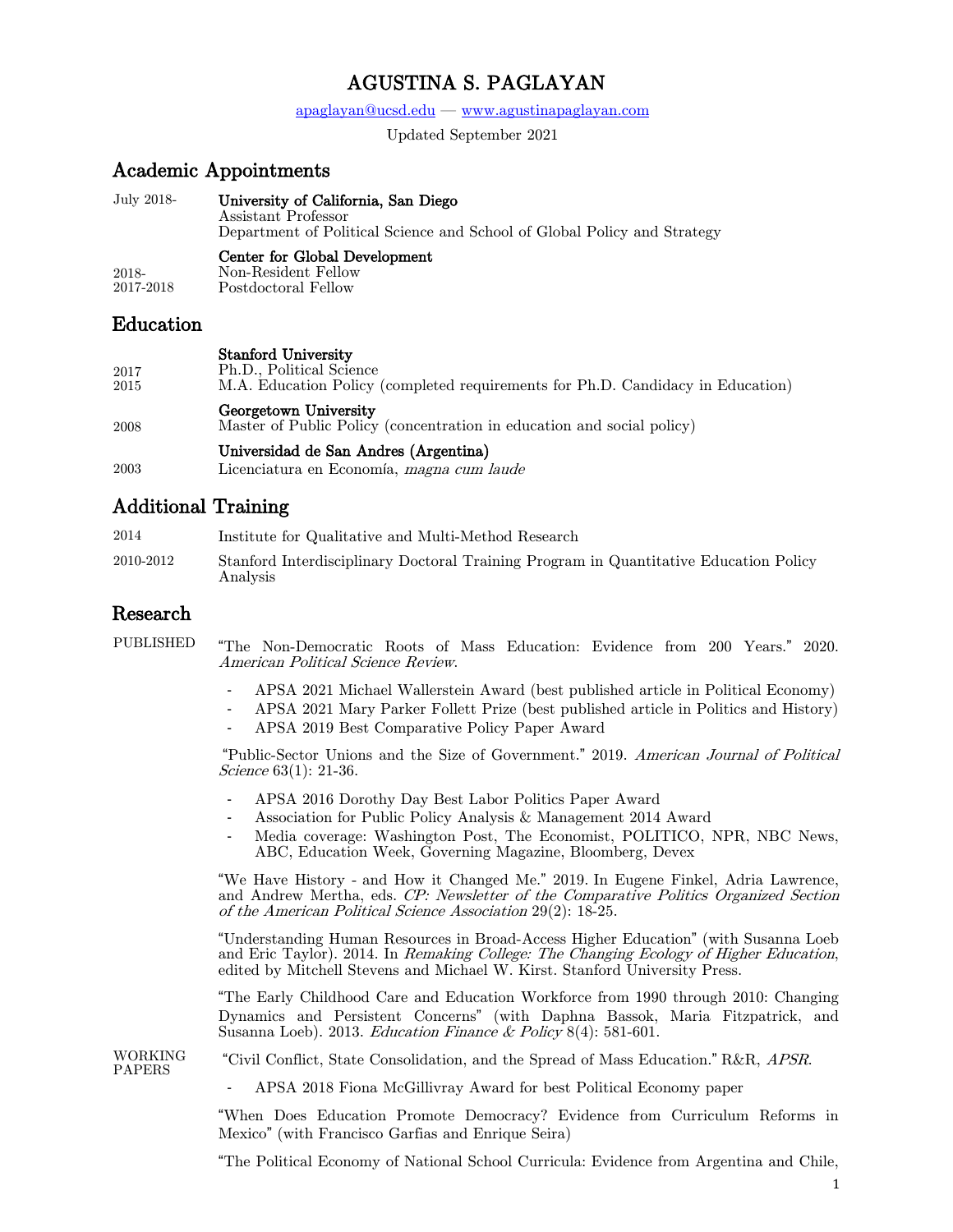1860-1970" (with Jennifer Guevara and Camila Perez Navarro)

"Is Universal Preschool More Resilient to Budget Cuts than Targeted? Evidence from the Great Recession" (with Erica Greenberg)

"Durable Goods for Enduring Voters? Evidence from a School Construction Program in Argentina"

"Teacher Unions and Education Reform in Argentina"

WORK IN PROGRESS Schooled: From Mass Rebellion to Mass Education (book project; tentative title)

Teacher Unions Around the World (with Susannah Hares and Justin Sandefur)

Historical Education Quality Database.

"Education." Chapter commissioned for The Oxford Handbook of Historical Political Economy, edited by Jeff Jenkins and Jared Rubin

SELECT EDUCATION POLICY PAPERS "What Matters Most for Teacher Policies" (with Emiliana Vegas, Susanna Loeb, Pilar Romaguera, Nicole Goldstein, Alejandro Ganimian, Andrew Trembley, and Analia Jaimovich). 2013. SABER Working Paper Series. The World Bank.

> "Political Economy of Education: A Framework and Some Hypotheses on the Feasibility of Reform" (with Felipe Barrera-Osorio and Diego Jorrat). 2010. Background Paper for the World Bank Education Sector Strategy 2020.

"School Inspection, Evaluation and Support Policies: A Guide for Policy Dialogue." 2010. Washington, DC: The World Bank.

"Design of a New Institutional Arrangement for Education Quality Assurance: Lessons for Chile from International and Local Experiences" (with Emiliana Vegas). 2010. Washington, DC: The World Bank.

### Awards

| 2021 | Michael Wallerstein Award for the best article in political economy published in 2020                                                                         |
|------|---------------------------------------------------------------------------------------------------------------------------------------------------------------|
| 2021 | Mary Parker Follett Prize for the best article in politics and history published in 2020                                                                      |
| 2019 | APSA Public Policy Section's Award for the Best Comparative Policy Paper presented at<br>the previous American Political Science Association's Annual Meeting |
| 2018 | APSA Fiona McGillivray Award for the Best Political Economy Paper presented at the<br>previous American Political Science Association's Annual Meeting        |
| 2016 | APSA Dorothy Day Award for the Best Labor Politics Paper presented at the previous<br>American Political Science Association's Annual Meeting                 |
| 2014 | Selected as "exemplary research on politics of policymaking" presented at the Association<br>for Public Policy Analysis & Management's Annual Meeting         |

### Fellowships

| 2020-2021 | Hellman Fellowship                                                                                           |
|-----------|--------------------------------------------------------------------------------------------------------------|
| 2017-2018 | Center for Global Development Postdoctoral Fellowship                                                        |
| 2012-2015 | Stanford Interdisciplinary Graduate Fellowship                                                               |
| 2012-2013 | Stanford Haas Center for Public Service, Graduate Public Service Fellowship                                  |
| 2011-2012 | Stanford Interdisciplinary Doctoral Training Program in Quantitative Education Policy<br>Analysis Fellowship |
| 2010-2012 | Harvard Presidential Fellowship for doctoral studies in education policy (declined)                          |
| 2006-2008 | Georgetown McCourt School of Public Policy, Merit Tuition Scholarship for MPP<br>program                     |
|           | Harvard Kennedy School Merit Tuition Scholarship for MPA/ID program (declined)                               |
|           | University of Chicago Harris School Merit Tuition Scholarship for MPP program<br>$\rm (declined)$            |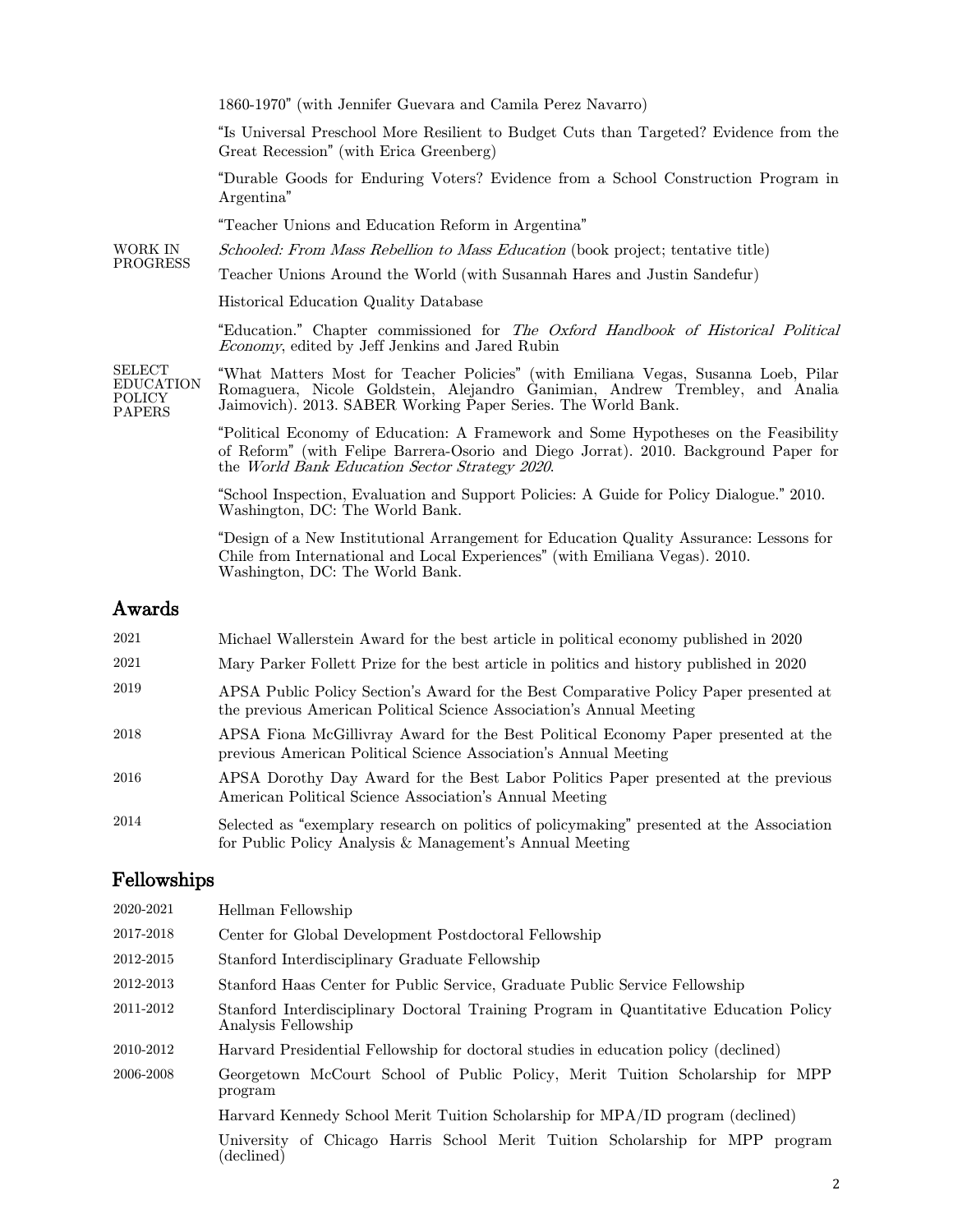## Research Grants

| 2021-2022 | UCSD Faculty Career Development Program (\$8,500)                                     |
|-----------|---------------------------------------------------------------------------------------|
| 2020-2021 | Hellman Fellowship (\$50,000)                                                         |
| 2019-2020 | Spencer Foundation Research Grant (\$49,100)                                          |
| 2019-2020 | Social Science Division Research Grant (\$24,825)                                     |
| 2014-2016 | Stanford Center for International Development Grant (\$15,000)                        |
| 2014-2015 | Stanford Institute for Innovation in Developing Economies Grant (\$15,000)            |
| 2013-2015 | Europe Center at Stanford University Grant (\$9,000)                                  |
| 2015      | Freeman Spogli Institute at Stanford University, Global Research Fellowship (\$9,000) |
| 2014      | Stanford School of Humanities and Sciences Grant (\$4,444)                            |
| 2014      | Stanford Diversity Dissertation Research Grant (\$5,000)                              |
| 2008      | World Bank Youth Innovation Fund Grant (\$15,000)                                     |

## Most Recent Invited Talks

- 2021 Columbia University Comparative Politics Workshop (scheduled); Ibero-American Economic History Webinar (scheduled); Yale University Comparative Politics Workshop; Duke-UNC Latin American Politics Working Group; NYU Comparative Politics Workshop
- 2020 MIT Comparative Politics Seminar; Latin American Network in Economic History and Political Economy (LANE HOPE); Boston University Human Capital Initiative Seminar
- 2019 Harvard Workshop on Interest Groups and Education Policy; LSE-Stanford-Uniandes Workshop on Long-Run Determinants of Economic Development; Oxford University Workshop on Education and Social Mobility, Dept. of Political Science; Universidad de San Andres, Dept. of Economics
- 2018 RIDGE Economic History Workshop; Oxford University Blavatnik School of Government; LSE; The World Bank; Johns Hopkins University, SAIS; Brookings Center for Universal Education
- <sup>2017</sup> The Urban Institute; Universidad Catolica de Chile, School of Government; Inter- American Development Bank; Center for Global Development; UC San Diego; Berkeley Political Economy Workshop

## Additional Professional Experience

| 2010-2012 | Stanford Center for Education Policy Analysis, Graduate Research Fellow                                         |
|-----------|-----------------------------------------------------------------------------------------------------------------|
| 2008-2010 | The World Bank, Education Department, Junior Professional Associate                                             |
| 2007-2008 | The World Bank, Poverty Reduction & Economic Management Unit for Latin<br>America and the Caribbean, Consultant |
| 2006-2007 | Inter-American Development Bank, Infrastructure and Financial Development Unit,<br>Research Fellow              |
| 2003-2006 | Estudio Broda & Asociados, Macroeconomist (Argentina)                                                           |
| 2003      | Center for the Implementation of Public Policies for Equity and Growth (CIPPEC),<br>Intern (Argentina)          |

## Teaching

#### INSTRUCTOR

| 2020- | Education Policy Around the World (masters), UCSD                              |
|-------|--------------------------------------------------------------------------------|
| 2019- | Politics, Policy, and Educational Inequality in the U.S. (undergraduate), UCSD |
| 2018- | Historical Political Economy (PhD), UCSD                                       |
| 2018- | Politics & Institutions in Latin America (masters), UCSD                       |